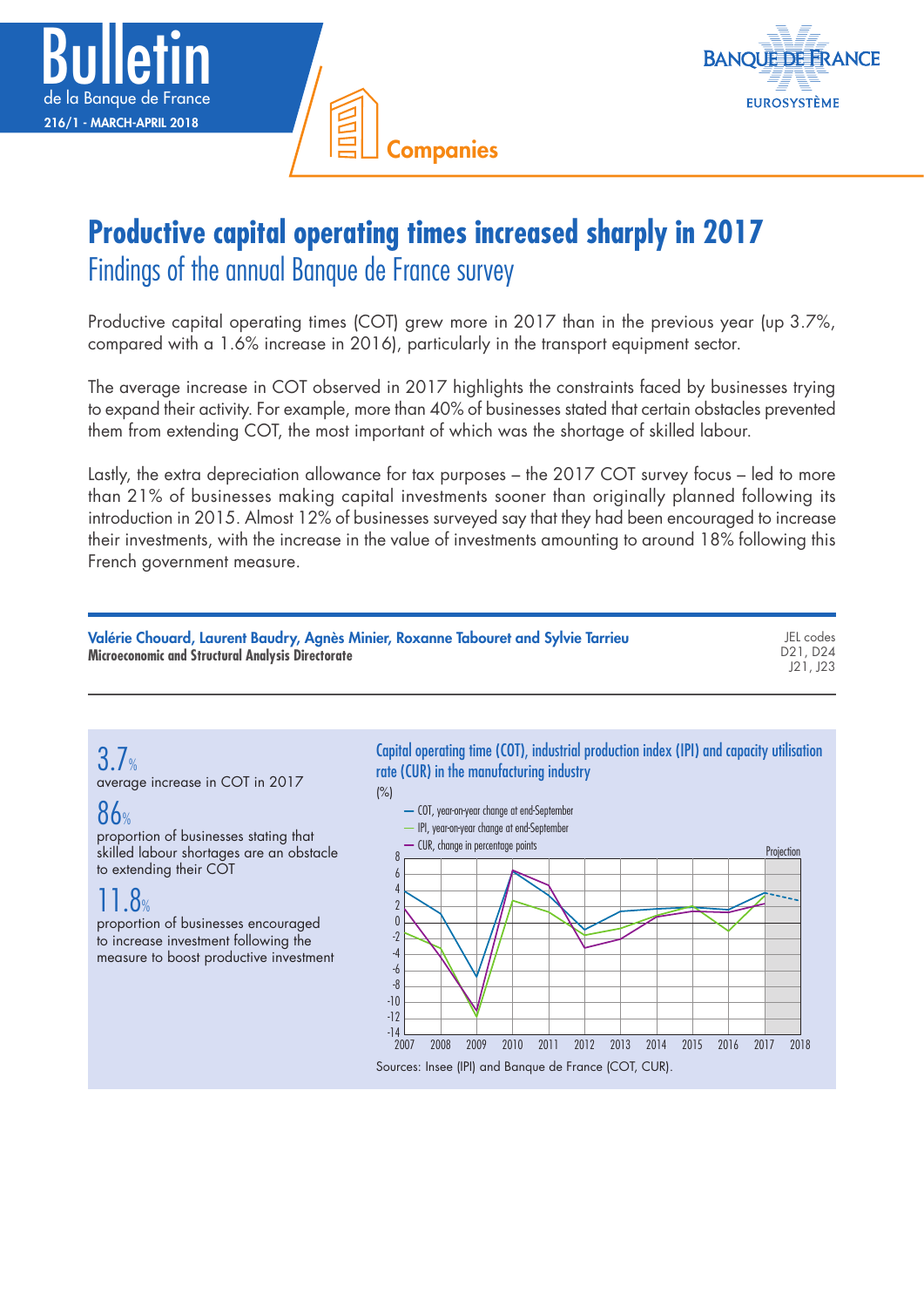



## **1 Capital operating times continued to increase in 2017**

The Banque de France's productive capital operating times (COT)<sup>1</sup> survey provides data on the adjustments made by businesses to respond rapidly to changes in demand without resorting to new investments.2 The survey was recently used by Cette, Lecat and Jiddou (2016) to study production factor (capital, labour) adjustment and use (labour working time, COT, capacity utilisation rates) and thereby examine the impact of obstacles to extending COT on this adjustment path. The authors notably show that when faced with a demand shock, businesses first adjust via their capacity utilisation rate and capital operating times, and then later adapt their labour and capital stock.

### A significant rise in COT in line with industrial activity

In 2017, manufacturing firms' capital operating times increased on average at a more elevated pace than in the previous year. In a context of growth recovery (GDP was up 1.9% in 2017 after an increase of 1.1% in 2016, according to Insee figures), COT grew on average by 3.7% in 2017, after increases of 1.6%

#### C1 Capital operating time (COT), industrial production index (IPI) and capacity utilisation rate (CUR) in the manufacturing industry



Sources: Insee (IPI) and Banque de France (COT, CUR).

and 1.7% in 2016 and 2014, respectively (see Chouard et al., 2017, 2016 and 2015).

Changes in COT, measured every September by the Banque de France, are linked to changes in industrial activity. Manufacturing output was more buoyant in 2017 than in 2016 (see Table 1), and this change in productive activity was accompanied by a sharper increase in COT in 2017 than in 2016, in line with the capacity utilisation rate (see Chart 1).

# T1 Changes in manufacturing industrial output and COT by business size and industry sector

| (year-on-year change in September, %)                |                                 |         |        |        |        |        |                               |         |        |      |        |        |               |
|------------------------------------------------------|---------------------------------|---------|--------|--------|--------|--------|-------------------------------|---------|--------|------|--------|--------|---------------|
|                                                      | Manufacturing industrial output |         |        |        |        |        | <b>Capital operating time</b> |         |        |      |        |        |               |
|                                                      | 2007                            | 2009    | 2012   | 2015   | 2016   | 2017   | 2007                          | 2009    | 2012   | 2015 | 2016   | 2017   | Proj.<br>2018 |
| Manufacturing industry                               | $-1.3$                          | $-11.8$ | $-1.6$ | 2.1    | $-1.1$ | 3.3    | 3.9                           | $-6.8$  | $-0.9$ | 1.9  | 1.6    | 3.7    | 2.7           |
| By business size                                     |                                 |         |        |        |        |        |                               |         |        |      |        |        |               |
| SMI (20 to 499 employees)                            |                                 |         |        |        |        |        | 4.1                           | $-5.4$  | $-0.4$ | 2.2  | 2.5    | 3.3    | 3.7           |
| LF (500 employees or more)                           |                                 |         |        |        |        |        | 3.7                           | $-8.4$  | $-1.5$ | 1.5  | 0.4    | 4.2    | 1.5           |
| By business size                                     |                                 |         |        |        |        |        |                               |         |        |      |        |        |               |
| Agriculture and manufacture<br>of food products (C1) | 0.1                             | $-0.2$  | $-1.0$ | $-0.1$ | $-0.6$ | $-0.6$ | 3.3                           | 2.2     | 2.5    | 1.0  | 2.3    | $-0.5$ | 3.7           |
| Electrical, electronic<br>and computer equipment     |                                 |         |        |        |        |        |                               |         |        |      |        |        |               |
| and machinery (C3)                                   | 0.5                             | $-24.5$ | $-3.5$ | 5.8    | $-4.6$ | 3.3    | 4.3                           | $-7.3$  | 1.8    | 3.4  | 2.1    | 4.4    | 3.7           |
| Transport equipment (C4)                             | -6.1                            | $-5.9$  | $-5.7$ | 4.6    | $-0.4$ | 8.8    | 7.0                           | $-11.7$ | $-7.3$ | 0.8  | $-0.7$ | 8.0    | 0.2           |
| Other manufacturing (C5)                             | $-0.9$                          | $-11.7$ | $-0.2$ | 1.1    | $-0.3$ | 3.2    | 3.2                           | $-7.2$  | $-0.8$ | 1.9  | 1.9    | 3.3    | 2.9           |

Sources: Insee (IPI) and Banque de France (COT survey).

Note: "C1", "C3", "C4" and "C5" are summary economic classifications used by Insee.

Scope: Industrial and manufacturing firms with 20 employees or more.

1 For the purpose of this bulletin, average COT corresponds to the number of hours equipment is used in a week.

2 The COT survey is the only survey in France that targets capital operating times. The businesses surveyed answer the question, "What is the variation in your productive capital operating times between the reference week in 2017 and the reference week in 2016?" See also methodological appendix.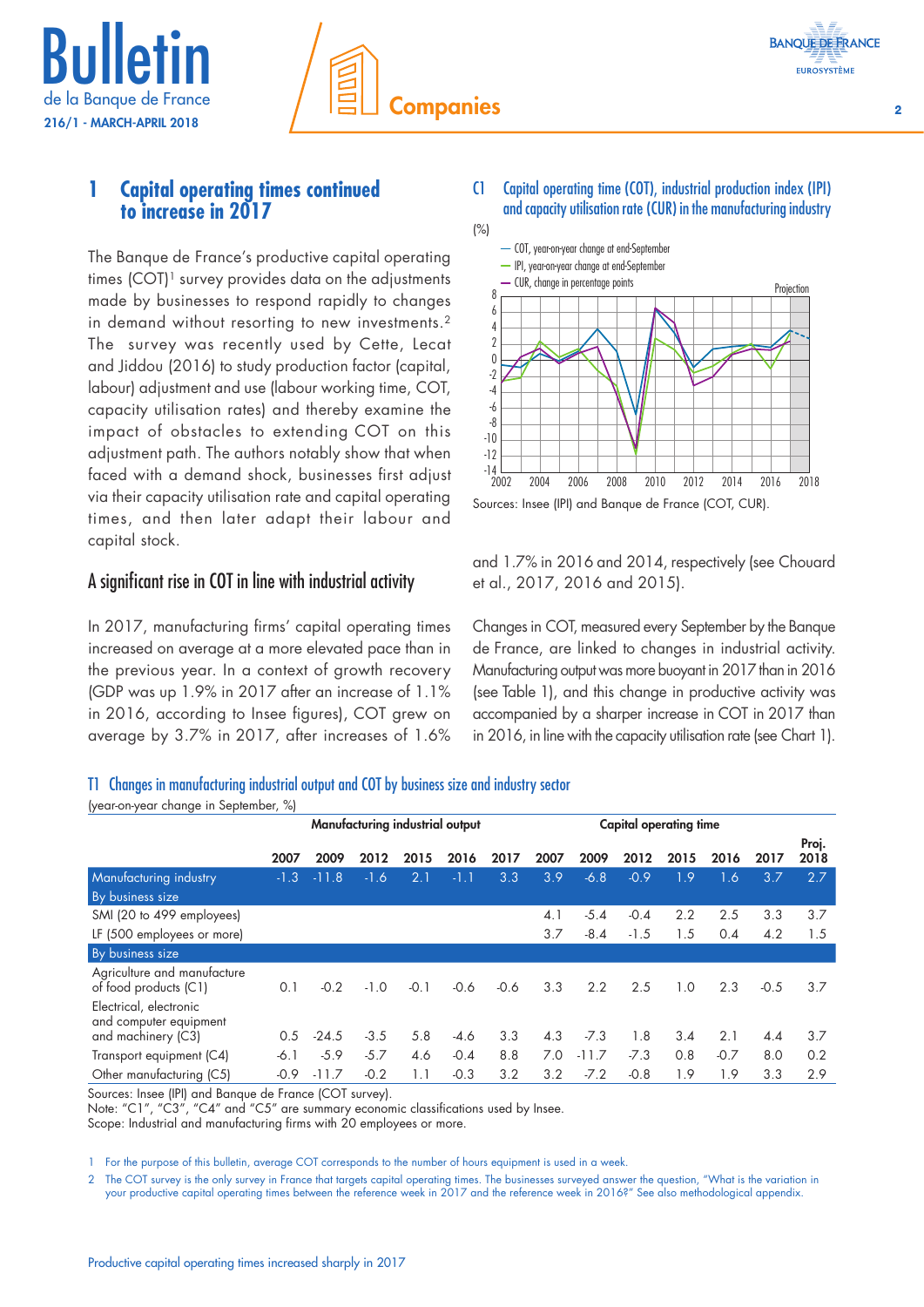

# **Companies** 3









# a) by business size b) by industry sector



Although COT decreased in 2017 in agriculture and manufacture of food products, it increased in the other sectors, with a particularly steep rise in the transport equipment sector. Broken down by business size, large firms reported an average increase in COT of 4.2%, which was higher than the 3.3% increase noted by small and medium-sized industries (SMIs, with less than 500 employees) – see Table 1 and Charts 2a and 2b.

Business leaders expect COT to rise further in 2018, by 2.7% (see Table 1), and both SMIs and large firms also expect COT to increase, by 3.7% and 1.5%, respectively. All sectors foresee an increase in 2018.

To lengthen productive capital operating times and thus the use of capital stock, businesses can extend their employees' working time, or reorganise production with several operators from a team working shifts at the same post.

## Reliance on shift work continues to increase

The use of teams of shift workers<sup>3</sup> has continued to increase across the manufacturing industry as a whole since 2014, affecting almost 45% of total staff in 2017 (compared with 42% in 2014). Certain businesses have made upward adjustments to their COT by modifying working arrangements, with small and medium-sized industries in particular expanding their use of shift work (see Chart 3a). It has developed significantly in agriculture and manufacture of food products but declined in the transport equipment sector (see Chart 3b).

<sup>3</sup> Successive work teams are deemed to be working arrangements under which the same post or group of posts is occupied on a rotating basis by different employees belonging to separate teams. Additional end-of-week shifts are included – see methodological appendix for further details on shift work.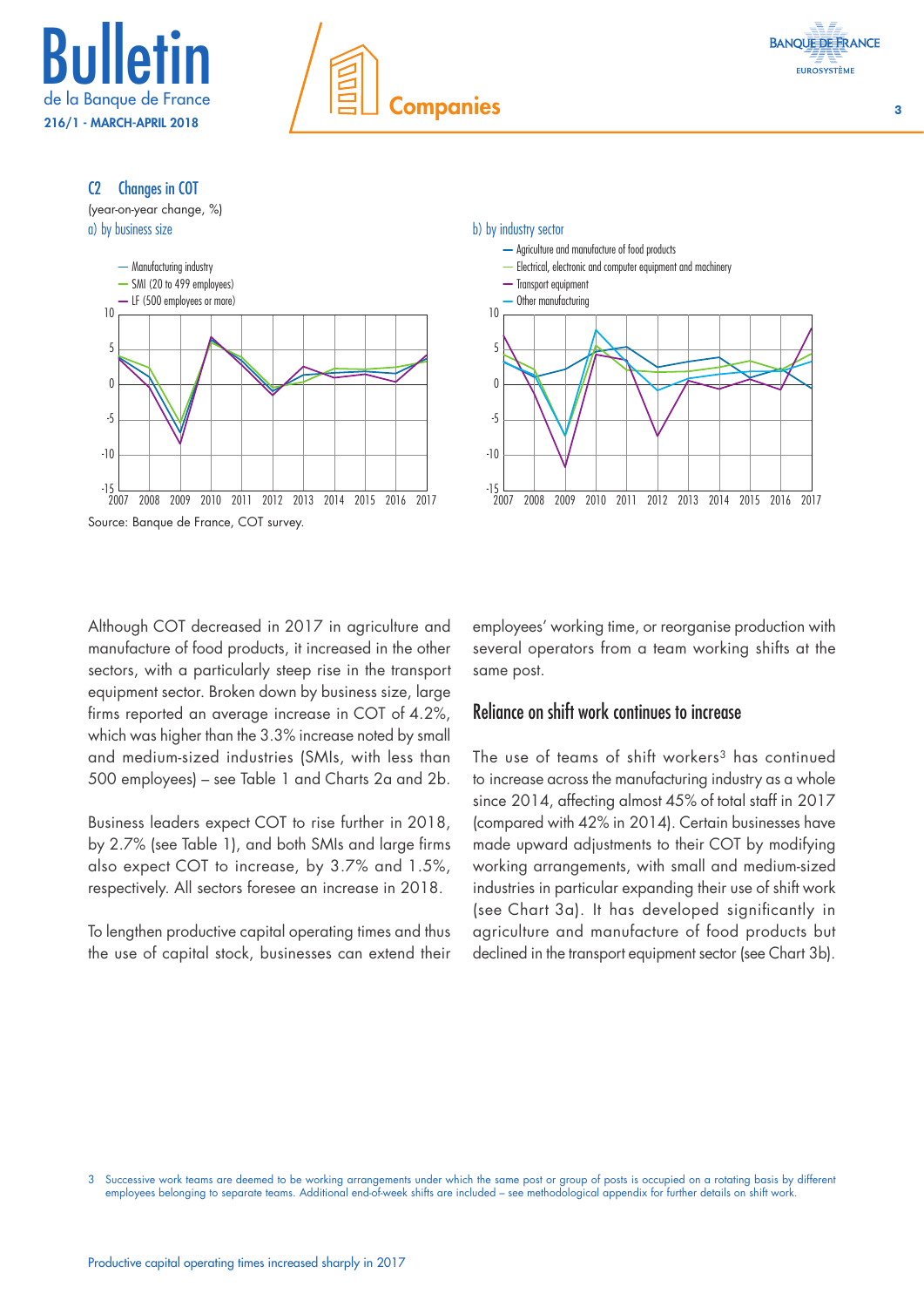



#### C3 Changes in shift work



# A slightly longer labour workweek in 2017

Businesses can extend their COT by lengthening the working week. In 2017, the average labour workweek in large firms was 36.3 hours, which was only very slightly longer than in SMIs (36.1 hours).4 On the whole, the average working time of the businesses surveyed



was slightly up on 2016 at 36 hours (see Chart 4a). Broken down by industry sector, the average labour workweek was lengthened in the agriculture and manufacture of food products and transport equipment sectors, but shortened in the electric, electronic, and computer equipment and machinery sector (see Chart 4b).



According to the *Activité et les conditions d'emploi de la main-d'œuvre* (Acemo – workforce activity and working conditions) survey conducted by Dares, a French government department for research, studies and statistics, the average collective labour workweek in industry as a whole amounted to 35.7 hours at end-September 2017, slightly up on the September 2016 figure of 35.4 hours.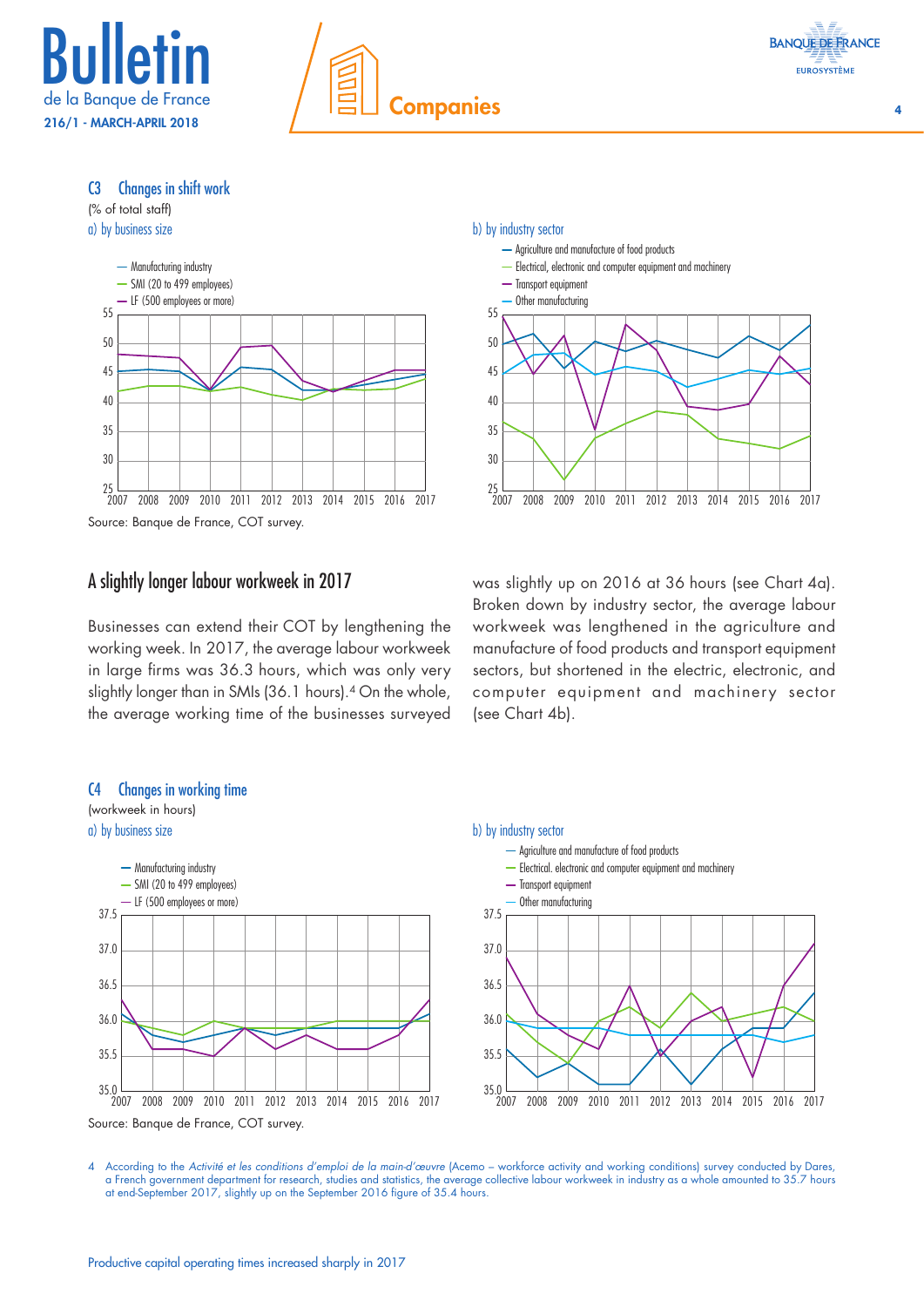



# **2 COT extension rigidities remain in 2017**

More than 40% of businesses stated that certain obstacles prevented them from extending COT and more than half of them consider the obstacles restrictive.

In 2017, as in 2016, more than 40% of the businesses surveyed believed that they would hit obstacles or breaks if they chose to extend COT to meet stronger demand. 55% of the businesses surveyed stated that these obstacles stopped them from extending COT to the optimal level, compared with 45% in 2016 (see Table 2).

The obstacles are deemed to be most restrictive in the transport equipment sector and electric and electronic industries, with 66% and 55% of businesses affected by breaks, respectively.

## The shortage of skilled labour remains the primary source of rigidities

The shortage of skilled labour continues to top the seven obstacles to extending COT to an optimal level (see Table 3). In fact, the proportion of industrial firms restricted by difficulties in recruiting skilled staff (according

# C5 Difficulties recruiting skilled staff in the manufacturing industry



Source: Insee.

to Insee figures) continues to exceed the long-term average (see Chart 5).

The three most significant obstacles after the shortage of skilled labour are unchanged from last year – bottlenecks in commodities or supplies, technical obstacles and staff or union reluctance. These are then followed by company level collective agreements and sectoral arrangements and agreements.

#### T2 Existence of obstacles to extending COT by business size and industry sector

| Proportion of businesses affected by breaks or obstacles    | 2016 | 2017 |
|-------------------------------------------------------------|------|------|
| Manufacturing industry                                      | 44   | 41   |
| o/w consider the obstacles restrictive                      | 45   | 55   |
| By business size                                            |      |      |
| SMI (20 to 499 employees)                                   | 43   | 43   |
| o/w consider the obstacles restrictive                      | 45   | 51   |
| LF (500 employees or more)                                  | 47   | 38   |
| o/w consider the obstacles restrictive                      | 45   | 60   |
| By industry sector                                          |      |      |
| Agriculture and manufacture of food products                | 43   | 42   |
| o/w consider the obstacles restrictive                      | 45   | 50   |
| Electrical, electronic and computer equipment and machinery | 45   | 37   |
| o/w consider the obstacles restrictive                      | 43   | 55   |
| Transport equipment                                         | 47   | 20   |
| o/w consider the obstacles restrictive                      | 22   | 66   |
| Other manufacturing                                         | 44   | 49   |
| o/w consider the obstacles restrictive                      | 54   | 54   |

Source: Banque de France, COT survey.

Scope: Manufacturing industry, firms with 20 employees or more.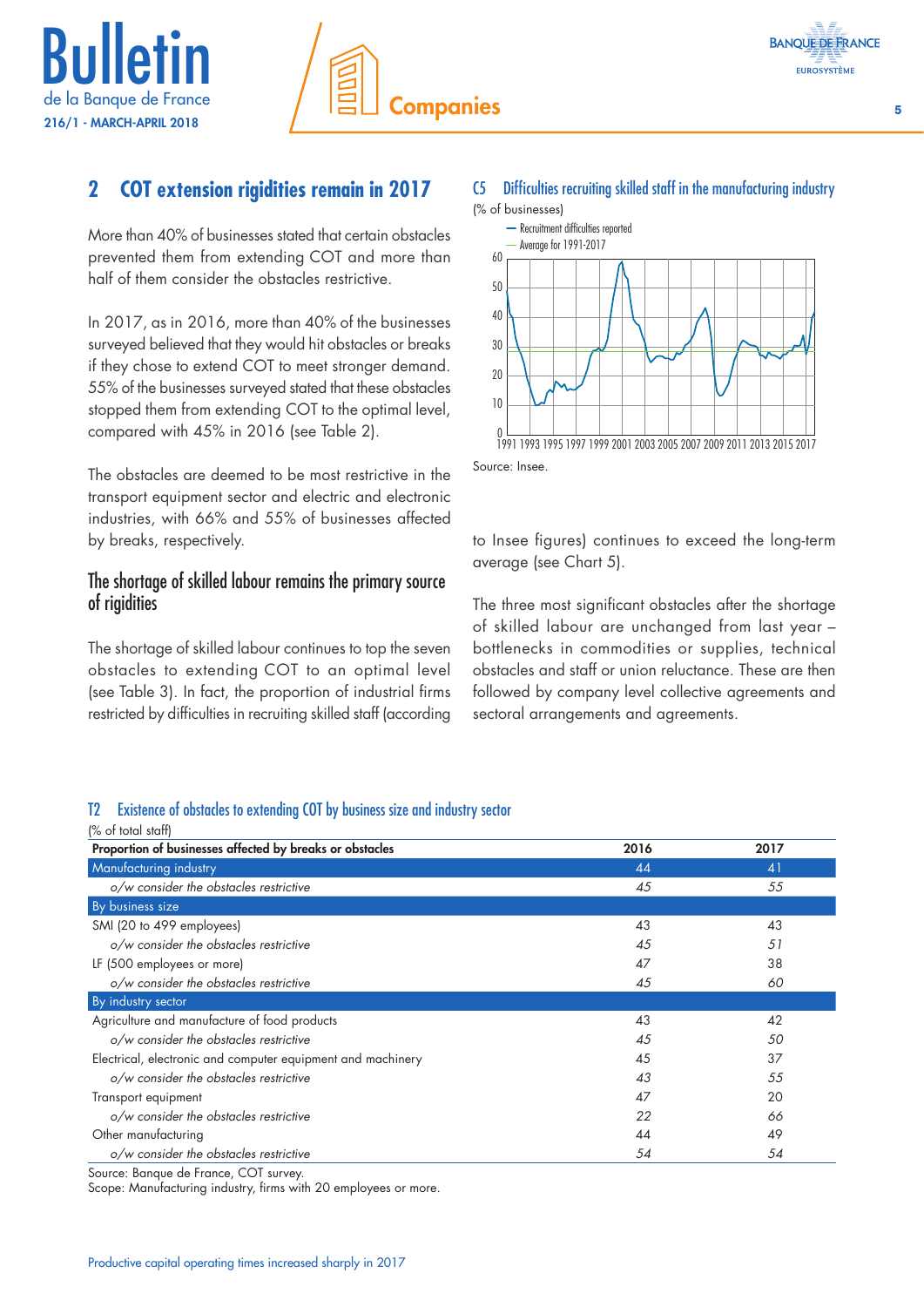



#### T3 Obstacles to extending COT – proportions encountered by businesses

| $(\%)$                                  |      |      |      |          |      |      |      |      |      |
|-----------------------------------------|------|------|------|----------|------|------|------|------|------|
|                                         | 2008 | 2009 | 2010 | 201      | 2012 | 2013 | 2015 | 2016 | 2017 |
| Shortage of skilled labour              | 56   | 50   | 50   | 56       | 49   | 50   | 74   | 81   | 86   |
| Bottlenecks in commodities or supplies  | 21   | 27   | 35   | $\Delta$ | 30   | 29   | 59   | 69   | 69   |
| Technical obstacles                     | 36   | 33   | 31   | 40       | 39   | 41   | 69   | 62   | 68   |
| Staff or union reluctance <sup>a)</sup> | 44   | 31   | 45   | 44       | 43   | 39   | 65   | 61   | 67   |
| Legal or regulatory obstacle            | 24   | 28   | 31   | 27       | 31   | 29   | 65   | 60   | 59   |
| Union position <sup>a)</sup>            | 31   | 27   | 30   | 30       | 26   | 30   | 63   | 58   |      |
| Company-level collective agreements     | 15   | 5    | 23   | 19       | 25   | 22   | 52   | 50   | 49   |
| Sectoral arrangements and agreements    |      | 6    | 10   | 12       | 10   | 9    | 48   | 46   | 43   |
| Others <sup>b)</sup>                    |      |      | 12   | 13       |      | 11   | 46   | 43   |      |

Source: Banque de France, COT survey.

Scope: Manufacturing industry, firms with 20 employees or more.

a) In 2017, "staff reluctance" and "union position" were combined under "staff or union reluctance".

b) In 2017, the "others" category was removed.

#### A capacity utilisation rate approaching pre‑crisis levels

The businesses surveyed reported a capacity utilisation rate (CUR) of 78.4% in 2017, up on the rate of 76.3% in 2016. It is thus drawing close to its 2007 level, in line with the changes in CUR observed in the Banque de France's monthly business surveys<sup>5</sup> (see Table 4).

#### T4 Capacity utilisation rate in the COT survey and the Banque de France's monthly business survey

(%)

|                                           |  |  | 2008 2009 2010 2011 2012 2013 2014 2015 2016 2017      |  |  |  |
|-------------------------------------------|--|--|--------------------------------------------------------|--|--|--|
| Monthly business survey CUR <sup>a)</sup> |  |  | 84.0 80.3 71.5 76.1 79.7 77.2 75.6 76.1 77.2 78.1 80.0 |  |  |  |
| COT survey CUR                            |  |  | 79.3 78.0 70.4 75.8 76.8 74.3 75.4 76.1 74.7 76.3 78.4 |  |  |  |

Source: Banque de France, monthly business survey and COT survey.

Note: COT – capital operating time; and CUR – capacity utilisation rate. a) Annual average percentage.

<sup>5</sup> In the COT survey, the question on CUR had previously differed from the question asked in the monthly business survey but they were harmonised in 2007. The monthly business survey CUR is expressed as an annual average, while the COT survey CUR uses a different sample and corresponds to the reference week in September.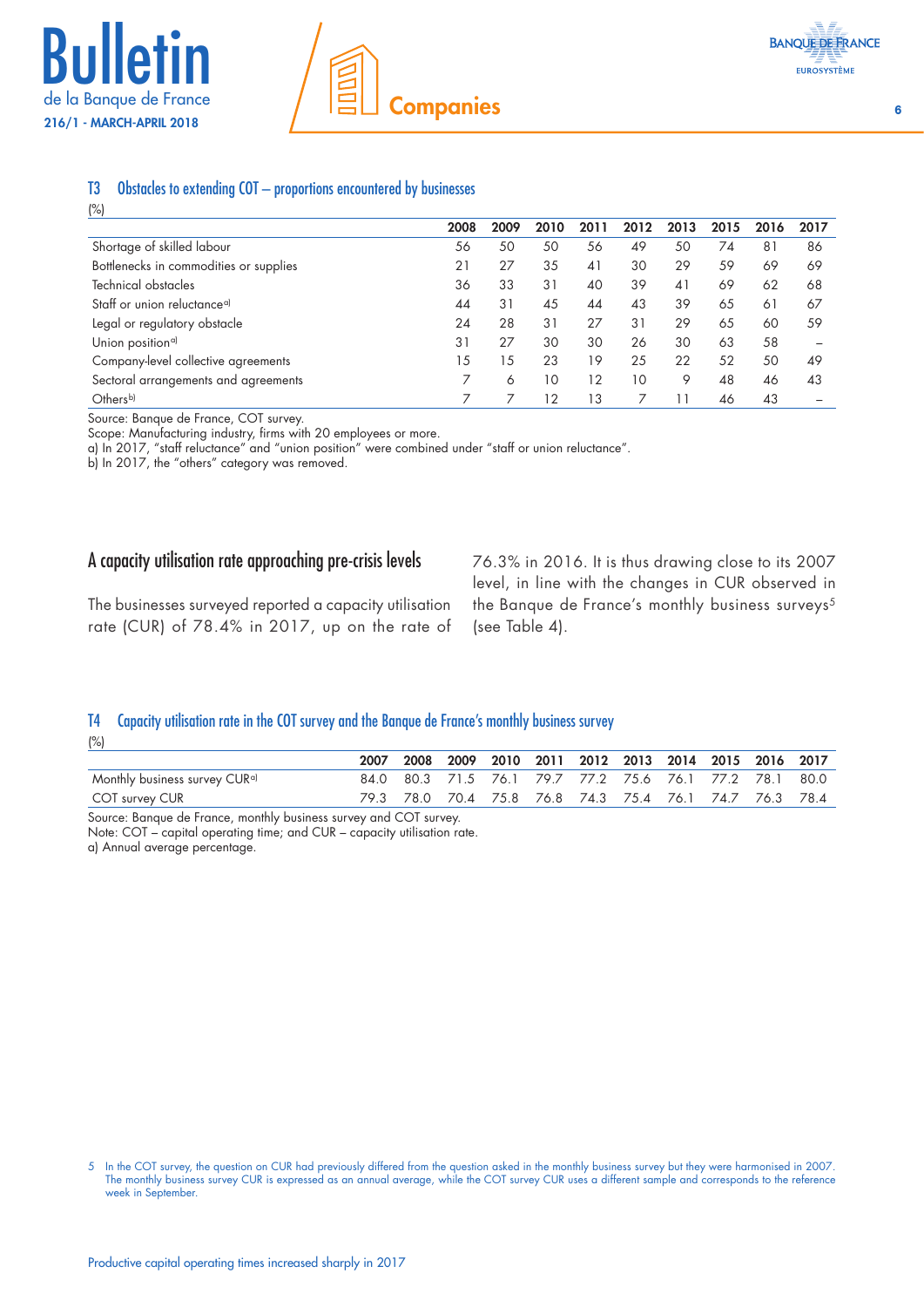





#### The 2017 COT survey focus: the French government measure to boost productive investment

In 2017, the COT survey questioned businesses on the measure to boost productive investment that was implemented on 15 April 2015 for investments made until 14 April 2017. This tax benefit measure allows a business to deduct 40% of the cost price of an eligible productive investment from taxable profit. The amount is deducted on a straight-line basis over the normal period of use of the good, in addition to normal depreciation.

Three questions in the survey concern this measure.

- 1. Since the extra depreciation allowance was introduced in 2015, has it led you to make any capital investments sooner than originally planned?
- 2. Has the measure encouraged you to bring forward the timing of any capital investments?
- 3. Has the measure encouraged you to increase your overall investments beyond the originally planned amount? If yes, by how much?

The findings show that more than 21% of the businesses surveyed brought forward the timing of some of their capital investments. Almost 12% stated that they had been encouraged to increase their overall capital investment, with the increase in the value of investments amounting to around 18% following the introduction of the measure.

Answers to questions on the extra depreciation allowance measure (%, weighted by staff level)

| (%, weighted by staff level)                                   | <b>Businesses that brought</b><br>forward the timing<br>of capital investments | <b>Businesses encouraged</b><br>to increase<br>overall investments | Increase<br>in investment following<br>the measure |
|----------------------------------------------------------------|--------------------------------------------------------------------------------|--------------------------------------------------------------------|----------------------------------------------------|
| Manufacturing industry (all businesses)                        | 20.8                                                                           | 11.8                                                               | 17.9                                               |
| Businesses with less than 500 employees                        | 22.4                                                                           | 15.0                                                               | 21.2                                               |
| Businesses with more than 500 employees                        | 18.9                                                                           | 7.8                                                                | 9.4                                                |
| Agriculture and manufacture of food products                   | 17.1                                                                           | 15.3                                                               | 18.3                                               |
| Electrical, electronic and computer equipment<br>and machinery | 28.2                                                                           | 11.0                                                               | 16.0                                               |
| Transport equipment                                            | 14.5                                                                           | 6.8                                                                | 9.4                                                |
| Other manufacturing                                            | 21.4                                                                           | 12.7                                                               | 19.6                                               |
| Source: Banque de France, COT survey.                          |                                                                                |                                                                    |                                                    |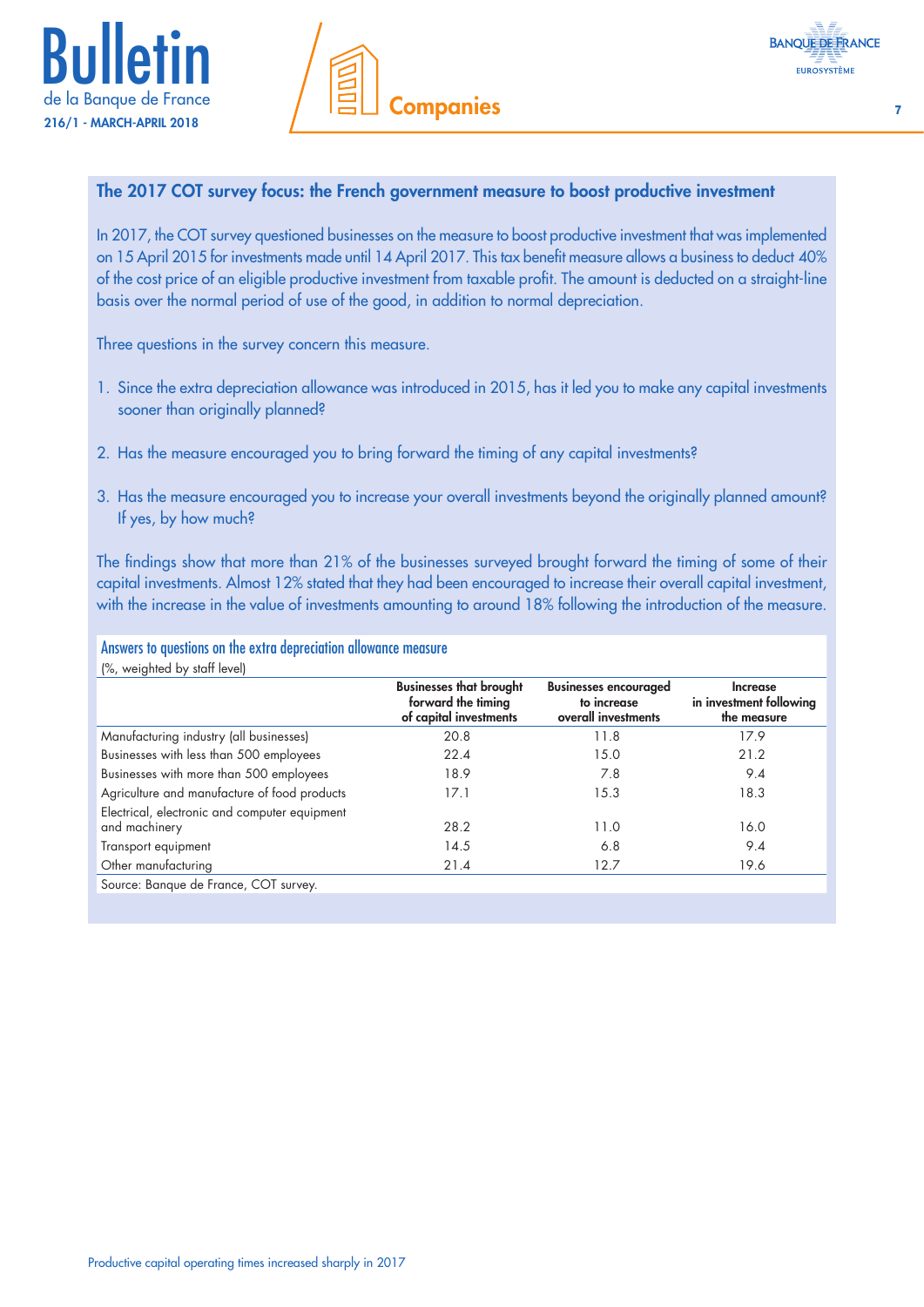

**Companies** 8



#### Cette (G.), Dromel (N.), Lecat (R.) and Paret (A.-C.) (2015)

"Production factor returns: the role of factor utilization", *Review of Economics and Statistics*, Vol. 97, No. 1, March, pp. 134-143.

#### Cette (G.), Lecat (R.) and Jiddou (A .O. A.) (2016)

"How do firms adjust production factors to the cycle?", *The BE Journal of Macroeconomics*, Vol. 16, No. 2, pp. 361-394.

#### Chouard (V.), Minier (A.), Tabouret (R.), Tarrieu (S.) and Baudry (L.) (2017)

"*Une hausse moins marquée de la durée d'utilisation des équipements en 2016*", *Bulletin de la Banque de France*, No. 210, March-April, pp. 61-69. *Download th[e document](https://publications.banque-france.fr/sites/default/files/medias/documents/bdf210_web.pdf)*

#### Chouard (V.), Hartweg (S.), Minier (A.), Tarrieu (S.) and Baudry (L.) (2016)

"*Hausse toujours modérée de la durée d'utilisation des équipements en 2015*", *Bulletin de la Banque de France*, No. 204, March-April, pp. 35-43. *Download th[e document](https://publications.banque-france.fr/sites/default/files/media/2016/12/06/bulletin-de-la-banque-de-france_204_2016-03-04.pdf)*

#### Chouard (V.), Minier (A.), Tarrieu (S.), Baudry (L.) and Soual (A.) (2015)

"*La progression modérée de la durée d'utilisation des équipements se poursuit en 2014*", *Bulletin de la Banque de France*, No. 199, 1st quarter, pp. 43-52. *Download th[e document](https://publications.banque-france.fr/sites/default/files/media/2016/12/07/bulletin-de-la-banque-de-france_199_2015-t1.pdf)*

**BANQUE DE FRANCE EUROSYSTÈME**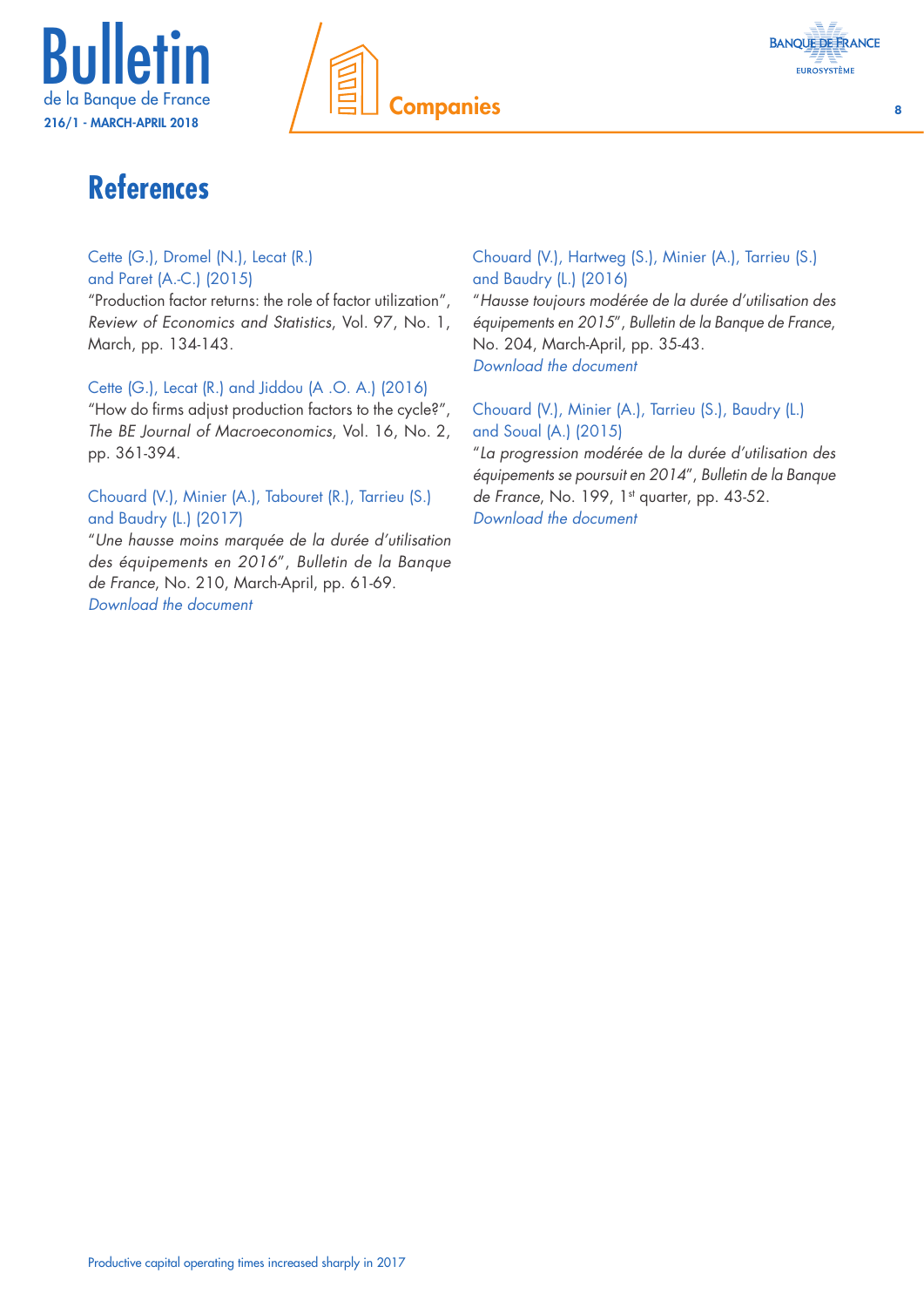





# **Appendix** Methodological information

# **The Banque de France's COT survey**

Since 1989, the Banque de France has carried out an annual survey on productive capital operating times (COT) through its branch network, targeting non-energy manufacturing firms with more than 20 employees. COT corresponds to the average number of hours equipment is used during the reference week. It forms an element of capital utilisation analysis and therefore business profitability, as COT has an impact on the depreciation cost of productive capital. It depends both on average working times and the way work is organised. This survey is particularly useful for understanding changes in conditions in the different manufacturing industry sectors. It is carried out annually in September and in 2017 was addressed to 1,310 businesses. It asked questions on:

- past and projected changes in COT;
- staff levels and working time during the current and previous year;
- the use of shift work and its organisation:
- obstacles to or breaks on extending COT;
- the capacity utilisation rate (without taking on additional employees).

Shift work is organised in three different ways:

- a discontinuous shift pattern, with a daily halt in production;
- a semi-continuous shift pattern, with a weekly halt in production;
- a continuous shift pattern, with no halt in production during the week, but with the possibility of a pause during the year.

The **reference week** for the businesses surveyed ran from 4 to 10 September in 2017 (and from 5 to 11 September in 2016).

A new question was added to the 2017 survey on the implementation of the measure to boost productive investment that was in effect from 15 April 2015 to 14 April 2017. The extra depreciation allowance for tax purposes was applicable for investments made until 14 April 2017.

The sample is made up of firms belonging to the following sectors: agriculture and manufacture of food products (Insee summary economic classification (NES) A17, "C1", corresponding to 15.7% of manufacturing output in 2015), the manufacture of electrical, electronic and computer equipment and machinery ("C3", 18.6%), the manufacture of transport equipment ("C4", 16.8%) and other manufacturing ("C5", 48.9%). The survey results are weighted using comprehensive Insee statistics on 2015 staff levels. Between 2016 and 2017, the sample's coverage ratio remained unchanged at 12.6%, after 11.4% in 2015 (see table on the following page).

Business size is defined on the basis of total staff employed, including temporary workers. "Small and medium-sized industries" (SMIs) have 20 to 499 employees and "large firms" (LF) have 500 employees or more.

The averages presented are obtained by weighting on the basis of businesses' staff levels.